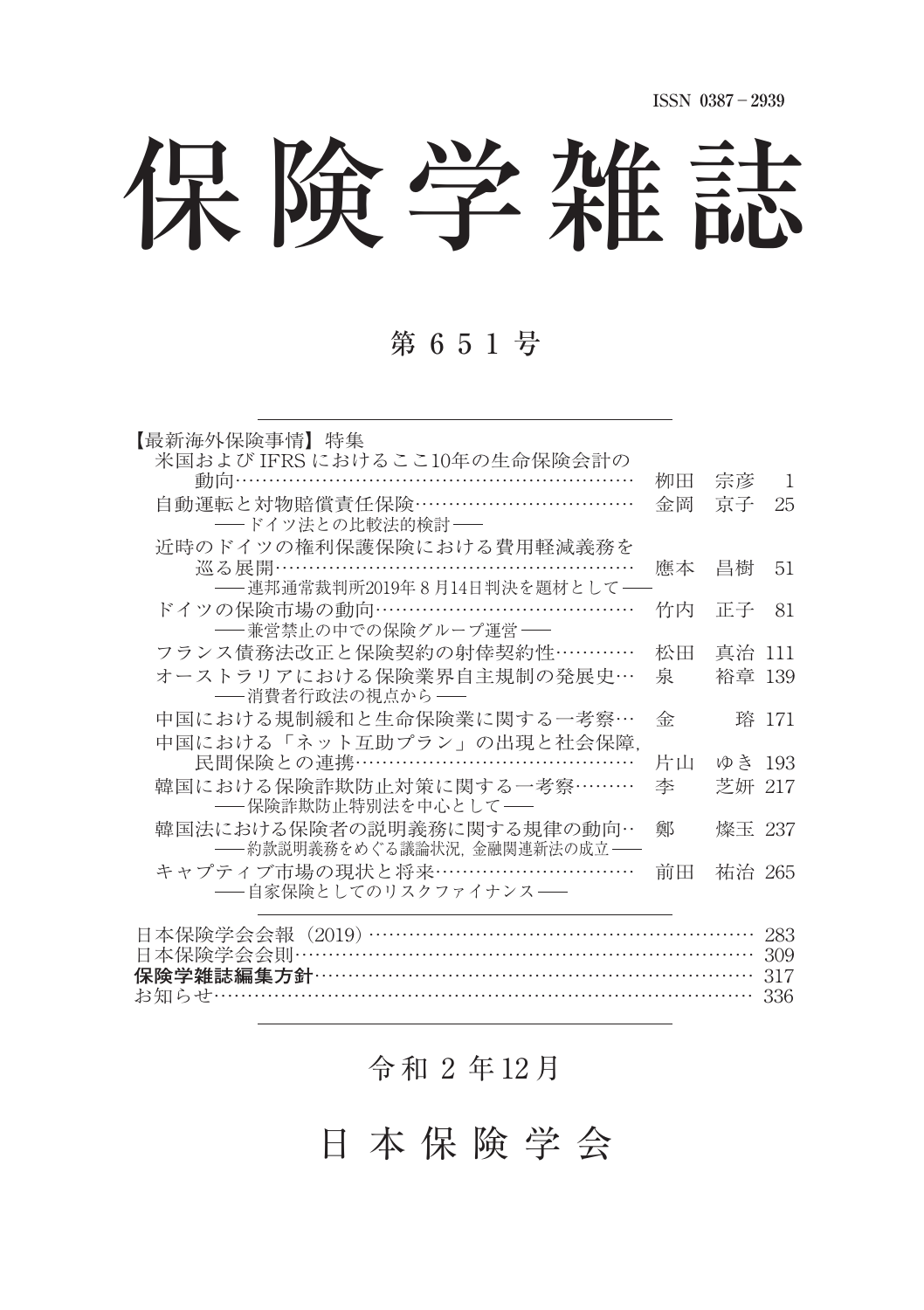|                                                                        | 保                       | 険 学 雑          |   | 誌                                                                           |                                                     |
|------------------------------------------------------------------------|-------------------------|----------------|---|-----------------------------------------------------------------------------|-----------------------------------------------------|
|                                                                        | 第                       | 651            | 号 |                                                                             |                                                     |
| 令和2年12月31日                                                             |                         | - 発行           |   | 《非壳品》                                                                       |                                                     |
|                                                                        |                         | 編集委員           |   | 中<br>浜<br>河<br>本 淳<br>坂<br>小<br>小<br>林<br>溒<br>Ш<br>安井敏<br>Ш<br>下<br>Ш<br>本 | 隆<br>孝<br>Л<br>雅<br>毅<br>聡<br>晃<br>典<br>孝<br>哲<br>牛 |
| 編 集 兼<br>発 行 者                                                         | E                       | 本              | 保 | 険 学                                                                         | 会                                                   |
| 東京都千代田区丸の内3-4-1 新国際ビル3階<br>$\overline{3}100-0005$<br>公益財団法人生命保険文化センター内 |                         |                |   |                                                                             |                                                     |
| 発 行 所                                                                  | H                       | あんじょう 本の保 こうかい |   |                                                                             | 険の学 会                                               |
| 枣100-0005                                                              | 東京都千代田区丸の内3-4-1 新国際ビル3階 | 雷              |   | 公益財団法人生命保険文化センター内<br>話 (03)5218-5225<br>振替口座 00160-8-607601                 |                                                     |

印刷所 株式会社 松 涛 企 画 〠102-0074 千代田区九段南 3 - 2 - 2